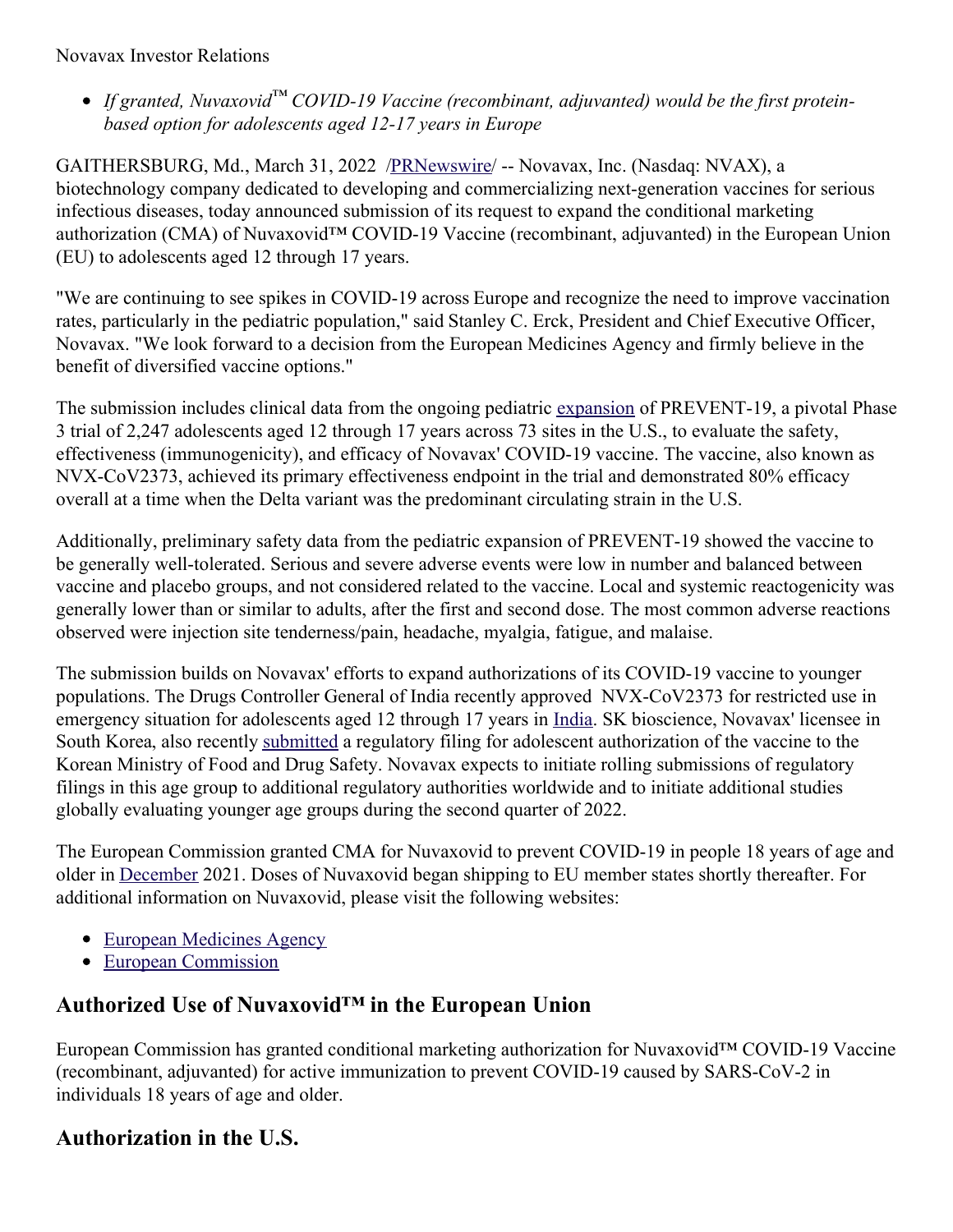NVX-CoV2373 has not yet been authorized for use in the U.S. and the trade name Nuvaxovid has not yet been approved by the U.S. FDA.

# **Important Safety Information**

- Nuvaxovid is contraindicated in persons who have a hypersensitivity to the active substance, or to any of the excipients.
- Events of anaphylaxis have been reported with administration of COVID-19 vaccines. Appropriate medical treatment and supervision should be available in case of an anaphylactic reaction following the administration of the vaccine. Close observation for at least 15 minutes is recommended and a second dose of the vaccine should not be given to those who have experienced anaphylaxis to the first dose of Nuvaxovid.
- Anxiety-related reactions, including vasovagal reactions (syncope), hyperventilation, or stress-related reactions may occur in association with vaccination as a psychogenic response to the needle injection. It is important that precautions are in place to avoid injury from fainting.
- Vaccination should be postponed in individuals suffering from an acute severe febrile illness or acute infection. The presence of a minor infection and/or low-grade fever should not delay vaccination.
- Nuvaxovid should be given with caution in individuals receiving anticoagulant therapy or those with thrombocytopenia or any coagulation disorder (such as haemophilia) because bleeding or bruising may occur following an intramuscular administration in these individuals.
- The efficacy of Nuvaxovid may be lower in immunosuppressed individuals.
- Administration of Nuvaxovid in pregnancy should only be considered when the potential benefits outweigh any potential risks for the mother and foetus.
- The effects with Nuvaxovid may temporarily affect the ability to drive or use machines.
- Individuals may not be fully protected until 7 days after their second dose. As with all vaccines, vaccination with Nuvaxovid may not protect all vaccine recipients.
- The most common adverse reactions observed during clinical studies were headache, nausea or vomiting, myalgia, arthralgia, injection site tenderness/pain, fatigue, and malaise.

For additional safety information, including the full Summary of Product Characteristics with Package Leaflet, please visit [www.NovavaxCovidVaccine.com](https://c212.net/c/link/?t=0&l=en&o=3490095-1&h=3508915085&u=http%3A%2F%2Fwww.novavaxcovidvaccine.com%2F&a=www.NovavaxCovidVaccine.com).

Information on this medicine is also available on the European [Medicines](https://c212.net/c/link/?t=0&l=en&o=3490095-1&h=3475057535&u=https%3A%2F%2Fwww.ema.europa.eu%2Fen%2Fdocuments%2Fproduct-information%2Fnuvaxovid-epar-product-information_en.pdf&a=European+Medicines+Agency+website) Agency website.

# **About NVX-CoV2373**

NVX-CoV2373 is a protein-based vaccine engineered from the genetic sequence of the first strain of SARS-CoV-2, the virus that causes COVID-19 disease. NVX-CoV2373 was created using Novavax' recombinant nanoparticle technology to generate antigen derived from the coronavirus spike (S) protein and is formulated with Novavax' patented saponin-based Matrix-M™ adjuvant to enhance the immune response and stimulate high levels of neutralizing antibodies. NVX-CoV2373 contains purified protein antigen and can neither replicate, nor can it cause COVID-19.

Novavax' COVID-19 vaccine is packaged as a ready-to-use liquid formulation in a vial containing ten doses. The vaccination regimen calls for two 0.5 ml doses (5 mcg antigen and 50 mcg Matrix-M adjuvant) given intramuscularly 21 days apart. The vaccine is stored at 2°- 8° Celsius, enabling the use of existing vaccine supply and cold chain channels. Use of the vaccine should be in accordance with official recommendations.

Novavax has established partnerships for the manufacture, commercialization and distribution of NVX-CoV2373 worldwide. Existing authorizations leverage Novavax' manufacturing partnership with Serum Institute of India (SII), the world's largest vaccine manufacturer by volume. They will later be supplemented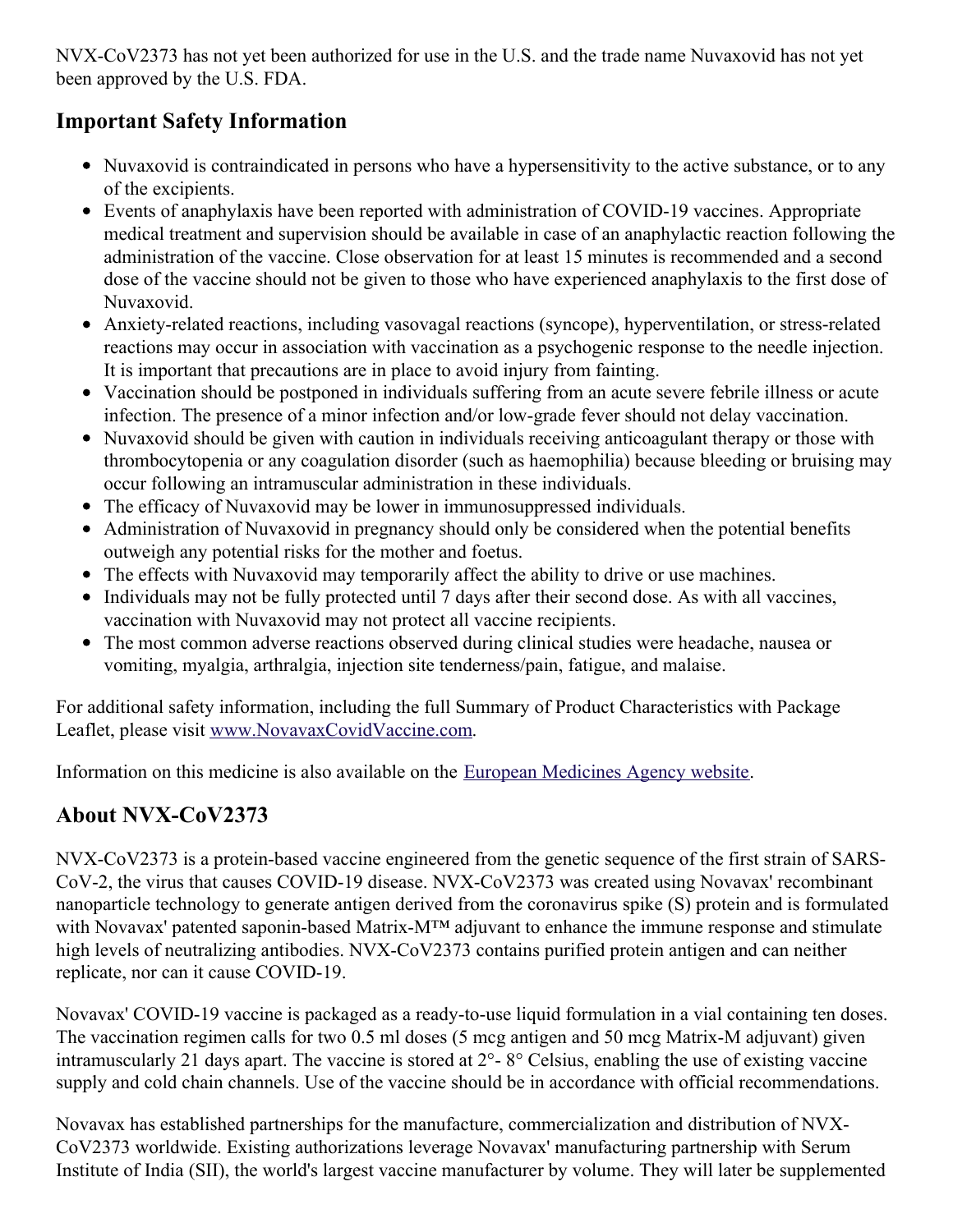with data from additional manufacturing sites throughout Novavax' global supply chain.

# **About the NVX-CoV2373 Phase 3 trials**

NVX-CoV2373 is being evaluated in two pivotal Phase 3 trials.

PREVENT-19, a trial in the U.S. and Mexico that enrolled almost 30,000 participants aged 18 years and older, achieved 90.4% efficacy overall. It was designed as a 2:1 randomized, placebo-controlled, observerblinded study to evaluate the efficacy, safety and immunogenicity of NVX-CoV2373. The primary endpoint for PREVENT-19 was the first occurrence of PCR-confirmed symptomatic (mild, moderate or severe) COVID-19 with onset at least 7 days after the second dose in serologically negative (to SARS-CoV-2) adult participants at baseline. The statistical success criterion included a lower bound of 95% CI >30%. A secondary endpoint was the prevention of PCR-confirmed, symptomatic moderate or severe COVID-19. Both endpoints were assessed at least seven days after the second study vaccination in volunteers who had not been previously infected with SARS-CoV-2. It was generally well-tolerated and elicited a robust antibody response after the second dose in both studies. Full results of the trial were [published](https://c212.net/c/link/?t=0&l=en&o=3490095-1&h=276014382&u=https%3A%2F%2Fc212.net%2Fc%2Flink%2F%3Ft%3D0%26l%3Den%26o%3D3440781-1%26h%3D467849857%26u%3Dhttps%253A%252F%252Fwww.nejm.org%252Fdoi%252Ffull%252F10.1056%252FNEJMoa2116185%253Fquery%253Dfeatured_home%26a%3DNew%2BEngland%2BJournal%2Bof%2BMedicine&a=New+England+Journal+of+Medicine) in the *New England Journal of Medicine (NEJM).*

A trial conducted in the U.K. with 14,039 participants aged 18 years and older was designed as a randomized, placebo-controlled, observer-blinded study and achieved overall efficacy of 89.7%. The primary endpoint was based on the first occurrence of PCR-confirmed symptomatic (mild, moderate or severe) COVID-19 with onset at least 7 days after the second study vaccination in serologically negative (to SARS-CoV-2) adult participants at baseline. Full results of the trial were published in *[NEJM](https://c212.net/c/link/?t=0&l=en&o=3490095-1&h=4093184113&u=https%3A%2F%2Fc212.net%2Fc%2Flink%2F%3Ft%3D0%26l%3Den%26o%3D3440781-1%26h%3D3617137863%26u%3Dhttps%253A%252F%252Fwww.nejm.org%252Fdoi%252Ffull%252F10.1056%252FNEJMoa2107659%26a%3DNEJM&a=NEJM)*.

# **About Matrix-M™ Adjuvant**

Novavax' patented saponin-based Matrix-M™ adjuvant has demonstrated a potent and well-tolerated effect by stimulating the entry of antigen-presenting cells into the injection site and enhancing antigen presentation in local lymph nodes, boosting immune response.

### **About Novavax**

Novavax, Inc. (Nasdaq: NVAX) is a biotechnology company that promotes improved health globally through the discovery, development and commercialization of innovative vaccines to prevent serious infectious diseases. The company's proprietary recombinant technology platform harnesses the power and speed of genetic engineering to efficiently produce highly immunogenic nanoparticles designed to address urgent global health needs. NVX-CoV2373, the company's COVID-19 vaccine, has received conditional authorization from multiple regulatory authorities globally, including the European Commission and the World Health Organization. The vaccine is also under review by multiple regulatory agencies worldwide. In addition to its COVID-19 vaccine, Novavax is also currently evaluating a COVID-seasonal influenza combination vaccine in a Phase 1/2 clinical trial, which combines NVX-CoV2373 and NanoFlu, its quadrivalent influenza investigational vaccine candidate. These vaccine candidates incorporate Novavax' proprietary saponin-based Matrix-M™ adjuvant to enhance the immune response and stimulate high levels of neutralizing antibodies.

For more information, visit [www.novavax.com](https://c212.net/c/link/?t=0&l=en&o=3490095-1&h=2841185550&u=http%3A%2F%2Fwww.novavax.com%2F&a=www.novavax.com) and connect with us on [Twitter](https://c212.net/c/link/?t=0&l=en&o=3490095-1&h=1476569033&u=https%3A%2F%2Fc212.net%2Fc%2Flink%2F%3Ft%3D0%26l%3Den%26o%3D3399869-1%26h%3D2040794221%26u%3Dhttps%253A%252F%252Fc212.net%252Fc%252Flink%252F%253Ft%253D0%2526l%253Den%2526o%253D3260461-1%2526h%253D1316526774%2526u%253Dhttps%25253A%25252F%25252Fc212.net%25252Fc%25252Flink%25252F%25253Ft%25253D0%252526l%25253Den%252526o%25253D3158017-1%252526h%25253D500821283%252526u%25253Dhttps%2525253A%2525252F%2525252Ftwitter.com%2525252FNovavax%252526a%25253DTwitter%2526a%253DTwitter%26a%3DTwitter&a=Twitter), [LinkedIn](https://c212.net/c/link/?t=0&l=en&o=3490095-1&h=2518044470&u=https%3A%2F%2Fc212.net%2Fc%2Flink%2F%3Ft%3D0%26l%3Den%26o%3D3399869-1%26h%3D27315898%26u%3Dhttps%253A%252F%252Fc212.net%252Fc%252Flink%252F%253Ft%253D0%2526l%253Den%2526o%253D3260461-1%2526h%253D1508558197%2526u%253Dhttps%25253A%25252F%25252Fc212.net%25252Fc%25252Flink%25252F%25253Ft%25253D0%252526l%25253Den%252526o%25253D3158017-1%252526h%25253D3702938248%252526u%25253Dhttps%2525253A%2525252F%2525252Fwww.linkedin.com%2525252Fcompany%2525252Fnovavax%2525252F%252526a%25253DLinkedIn%2526a%253DLinkedIn%26a%3DLinkedIn&a=LinkedIn), [Instagram](https://c212.net/c/link/?t=0&l=en&o=3490095-1&h=3332845637&u=https%3A%2F%2Fc212.net%2Fc%2Flink%2F%3Ft%3D0%26l%3Den%26o%3D3399869-1%26h%3D2634683834%26u%3Dhttps%253A%252F%252Fc212.net%252Fc%252Flink%252F%253Ft%253D0%2526l%253Den%2526o%253D3367039-1%2526h%253D3348182013%2526u%253Dhttps%25253A%25252F%25252Fwww.instagram.com%25252Fnovavax%25252F%2526a%253DInstagram%26a%3DInstagram&a=Instagram) and [Facebook](https://c212.net/c/link/?t=0&l=en&o=3490095-1&h=3498009332&u=https%3A%2F%2Fc212.net%2Fc%2Flink%2F%3Ft%3D0%26l%3Den%26o%3D3399869-1%26h%3D1555903536%26u%3Dhttps%253A%252F%252Fwww.facebook.com%252FNovavax%252F%26a%3DFacebook&a=Facebook).

### **Forward-Looking Statements**

Statements herein relating to the future of Novavax, its operating plans and prospects, its partnerships, the